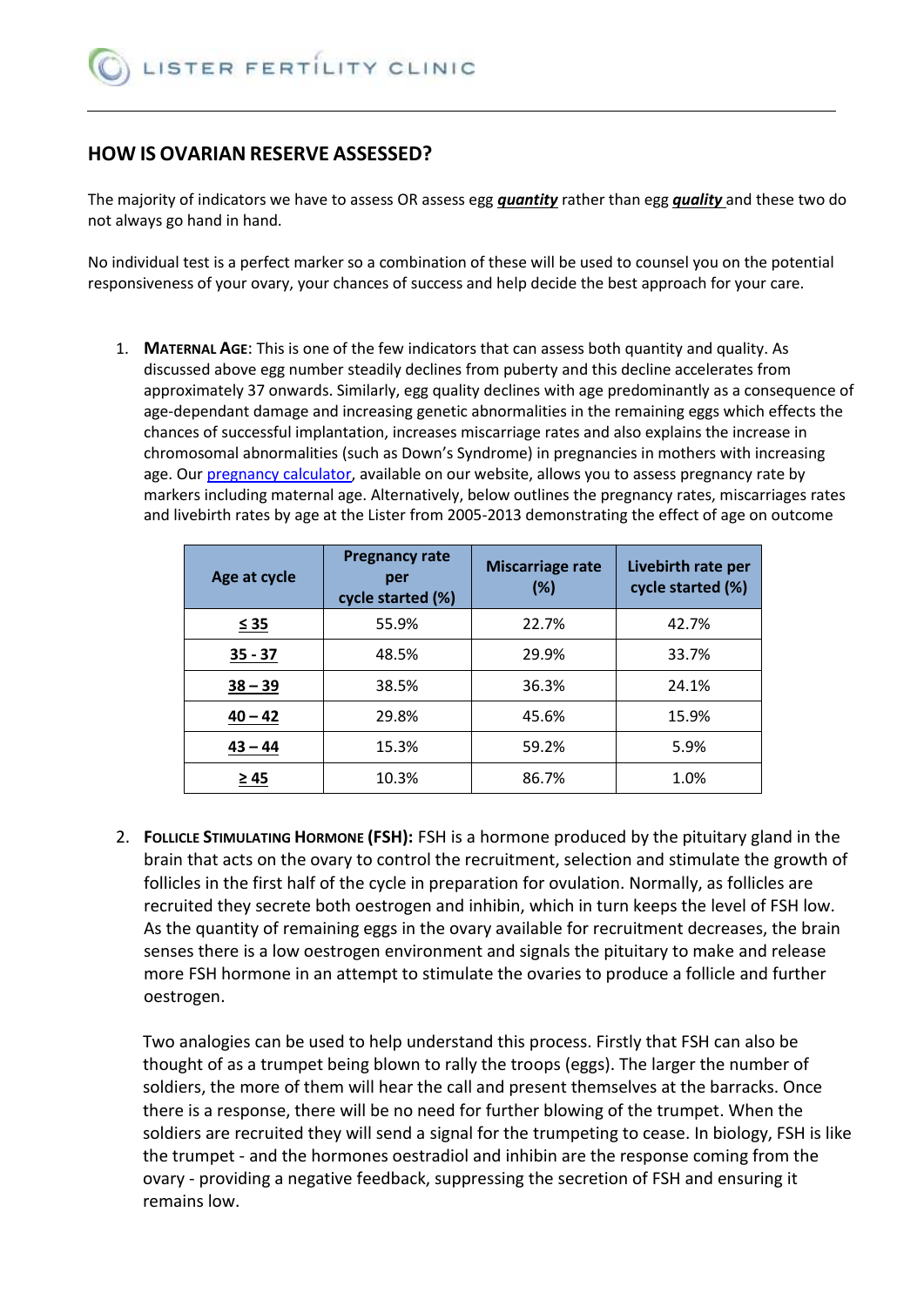Alternatively, think of it like stepping on the gas pedal in the car to get going. The FSH is the gas, and the pituitary gland releases FSH to get a follicle "going" at the beginning of every menstrual cycle. If there are less follicles left (and perhaps lower quality follicles) the amount of "gas" has to be increased to get a follicle developing. In a menopausal woman, the gas pedal is on the floor for the rest of her life - even though there are no follicles (or eggs) left. The woman's body never gives up trying - FSH levels are permanently elevated.

FSH should always be interpreted in conjunction with an **oestradiol** result. Oestradiol should be <200pmol/l on Day 2-5, but if higher it can suppress FSH and give false reassurance.

|                 | <b>FSH Level (iu/l)</b><br>on days 2-5 of cycle |
|-----------------|-------------------------------------------------|
| Day $2 - 5$     | $<$ 10                                          |
| Post-menopausal | >30                                             |

FSH is therefore low with a good ovarian reserve and elevated levels are associated with poor ovarian reserve and therefore a reduction in pregnancy ad livebirth rates in ART. This effect was demonstrated in data we published in a peer-reviewed international journal (Abdalla & Thum, 2004) and updated for 2005 – 2013 below.



## **Livebirth per cycle by FSH (women <40)**

The reduction in outcome with increasing FSH appears to be less significant in women who continue to have regular cycles i.e. whose ovaries remain responsive to FSH and continue to ovulate.

Although, FSH is historically the most used test of ovarian reserve it has **limitations**:

- It is an indirect measure of ovarian activity i.e. measure of a brain hormone
- Considerable variability from cycle to cycle
- Considerable variability within a cycle so only interpretable between Day 2-5 of a cycle
- Because it is hormone dependant it cannot be interpreted if you are on any hormonal medication (such as the contraceptive pill)
- The ovary remains sensitive to FSH until quite late in reproductive life so it may only rise once egg number in the ovary is already very low.
- 3. **ANTI-MULLERIAN HORMONE (AMH)**: AMH overcomes many of these limitations as it is a hormone produced directly by the ovary. It is produced by the pool of small growing follicles (pre-antral follicles)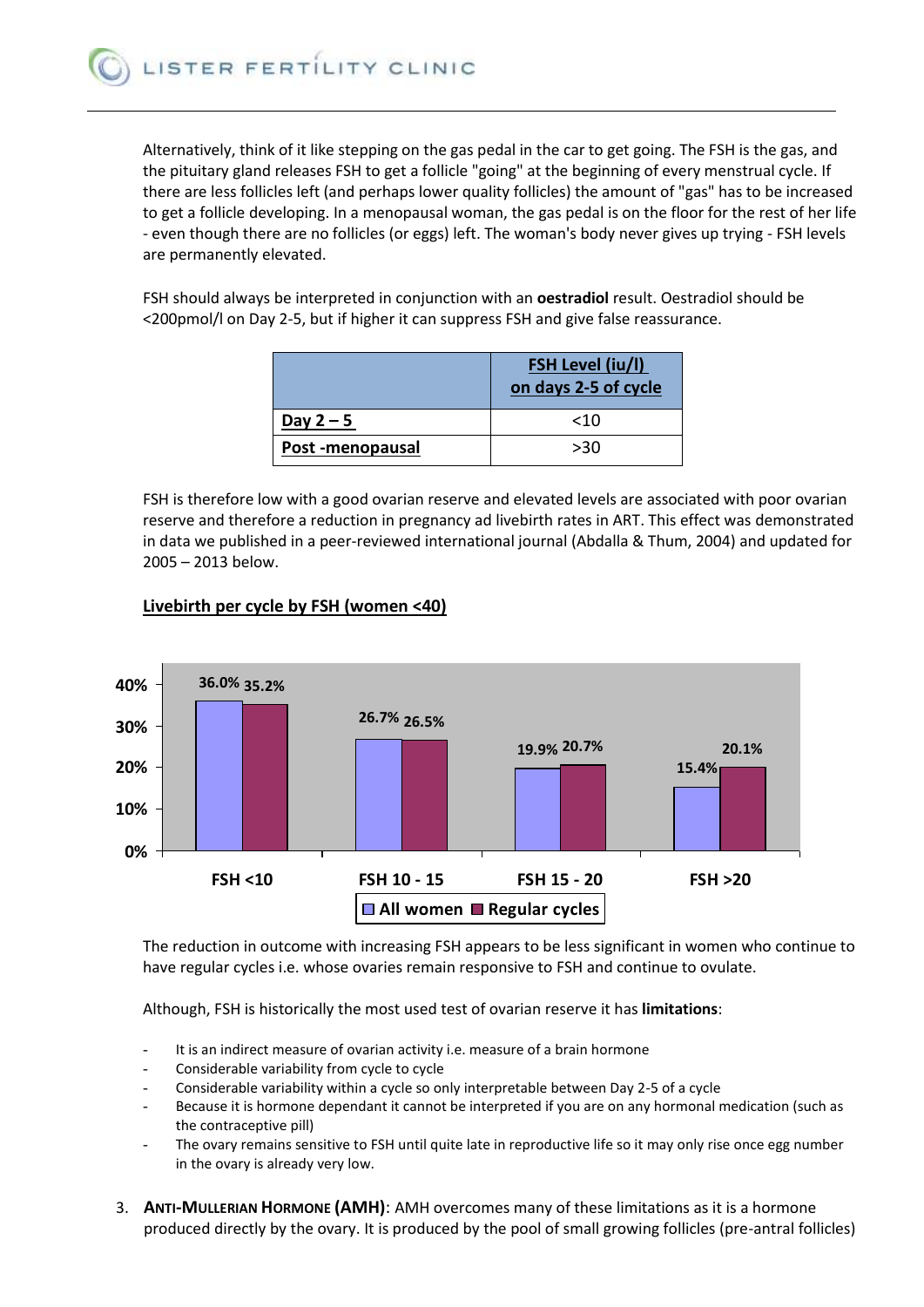from which a cluster are selected, continue their growth and are seen at the beginning of a menstrual cycle (antral follicles). The higher the remaining egg number, the larger this pool is and the higher the AMH result

The **advantages** of AMH are therefore:

- It is a direct measure of ovarian function
- Less variability between cycles
- No significant variation within a cycle
- Not significantly affected by hormonal medication
- It is more accurate "snapshot" of egg quantity and slowly declines throughout reproductive life as egg numbers drop even when they remain in high numbers.

It is important to understand that AMH will naturally decline with age. Some laboratories will give "normal ranges" for AMH that do not take age into account and may therefore falsely reassure or falsely alarm. A recent study has helped us understand what is an average AMH level at various ages.

| <b>Age</b> | <b>Median AMH Level</b><br>(pmol/l) |  |  |
|------------|-------------------------------------|--|--|
| 25         | 24                                  |  |  |
| 30         | 17.5                                |  |  |
| 35         | 10                                  |  |  |
| 40         | 5                                   |  |  |
| 45         | 2.5                                 |  |  |

*Adapted from Nelson et al, 2010*

Since the introduction of AMH, we have used it as the most important predictor of ovarian reserve and our data clearly demonstrates the effect of AMH levels on the number of eggs collected and pregnancy outcome with IVF / ICSI.

### **Egg number and Livebirth per cycle by AMH (women under 40, 2005 – 2013)**



Furthermore, even with a supposedly "normal" ovarian reserve as indicated by an FSH <10iu/l, AMH still significantly predicts response and outcome.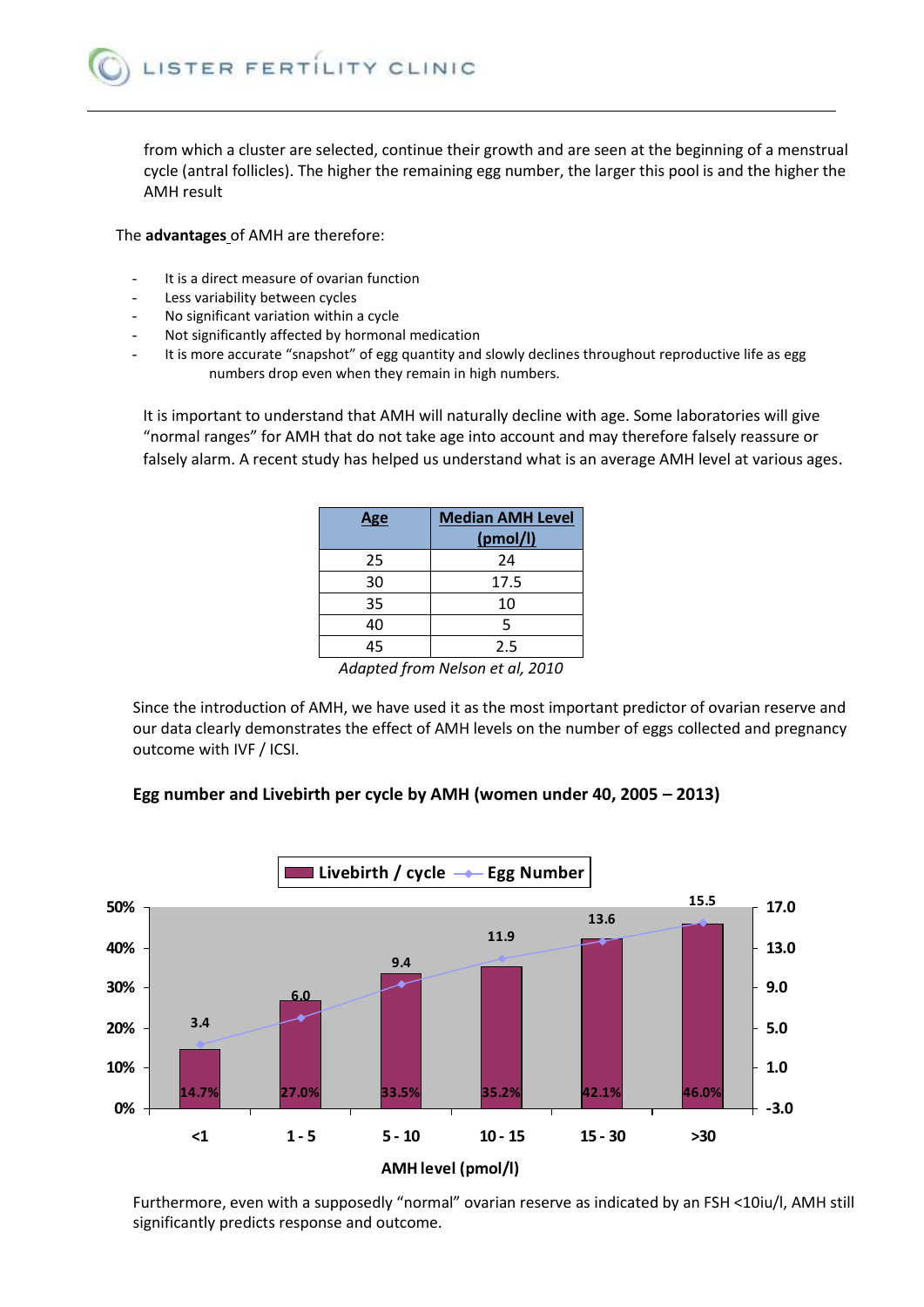

## **Egg number and Livebirth per cycle by AMH (in women under 40 with normal FSH <10)**

- 4. **ULTRASOUND MARKERS OF THE OVARY:** Transvaginal scanning of the ovary can also provide markers off egg quanity:
	- a. **OVARIAN VOLUME** decreases as egg number decreases and the ovaries may often be difficult to identify on scan after the menopause.
	- b. **ANTRAL FOLLICLE COUNT (AFC):** The number of these follicles that are found in the ovary at the beginning of a cycle from which one is selected to grow and be released by ovulation is an indicator of the size of the follicle pool in general. A recent study has again helped us understand what is an average AFC for any given age.

| <b>Age</b> | <b>Median AFC</b> |  |  |
|------------|-------------------|--|--|
| 25         | 14                |  |  |
| 30         | 12                |  |  |
| 35         | 10                |  |  |
| 40         | 8                 |  |  |
| 45         | 6                 |  |  |

*Adapted from Shehata et al, 2010*